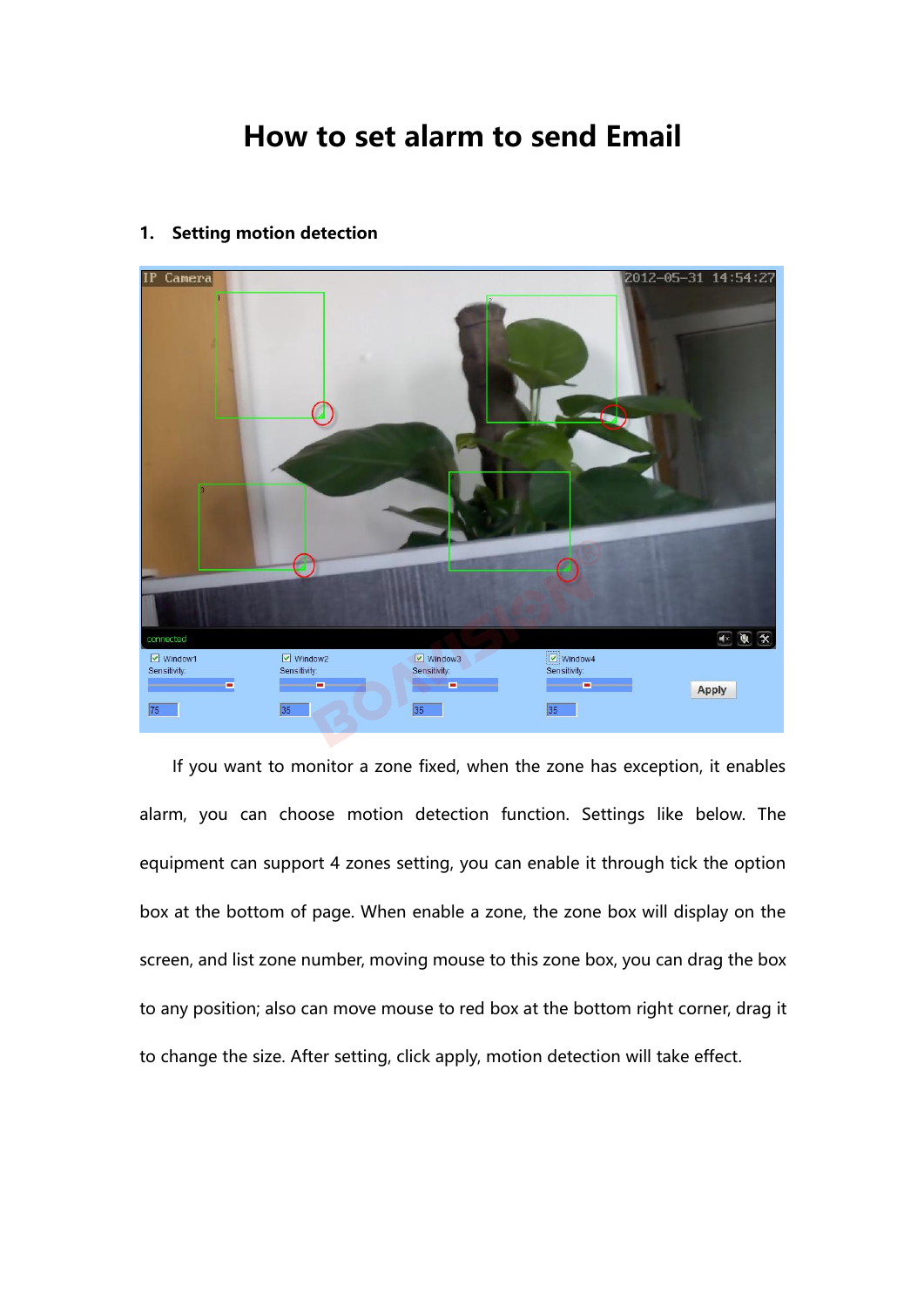**2. Setting alarm Linkage** 2. Setting alarm Linkage<br>When alarm triggered, the equipment will alarm with many ways, as shown in<br>below picture: 2. Setting alarm Linkage<br>When alarm triggered, the equipn<br>below picture:<br>> send alarm and pictures to ema **Setting alarm Linkage<br>When alarm triggered, the equipment will alarm with ma<br>below picture:<br>→ send alarm and pictures to email<br>→ send captured pictures to assigned FTP server** Summarian and pictures to equipment will alarm with many ways, as<br>shelow picture:<br>→ send alarm and pictures to email<br>→ send captured pictures to assigned FTP server<br>→ send video recording to assigned FTP server send video recording to assigned FTP server When alarm triggered, the equipment will alarm with many way<br>below picture:<br> $\triangleright$  send alarm and pictures to email<br> $\triangleright$  send captured pictures to assigned FTP server<br> $\triangleright$  send video recording to assigned FTP server<br>

- 
- send alarm and pictures to email<br>send captured pictures to assigned FTP serve<br>send video recording to assigned FTP server<br>capture a picture, then save to TF Card<br>Recording a video for 15 seconds, then save<br>warning before v
- 
- 
- Recording a video for 15 seconds, then save to TF card (including 1-3 seconds<br>
Recording a video for 15 seconds, then save to TF card (including 1-3 seconds<br>
Recording a video for 15 seconds, then save to TF card (includi inkage Preset: after the alarm, call preset was required to a signed FTP server<br>
⇒ send video recording to assigned FTP server<br>
⇒ capture a picture, then save to TF Card<br>
→ Recording a video for 15 seconds, then save to T A send video recording to assigned FTP server<br>
→ capture a picture, then save to TF Card<br>
→ Recording a video for 15 seconds, then save to TF card (including 1-3 second<br>
<br>
warning before video)<br>
→ linkage Preset: after th

- 
- 

| Save Picture on the FTP<br><b>FTP Server Setting</b><br>Server<br>Save Video on the FTP Server<br>Save Picture on the SD Card<br>Save Video on the SD card<br>1 <sub>1</sub><br>Image capture<br>1 <sup>2</sup><br>Image capture number:<br>Cancel<br><b>Apply</b> |                                                                                 | Linkage set<br>E-mail Alarm and Send with | <b>Email Setting</b> |  |
|--------------------------------------------------------------------------------------------------------------------------------------------------------------------------------------------------------------------------------------------------------------------|---------------------------------------------------------------------------------|-------------------------------------------|----------------------|--|
|                                                                                                                                                                                                                                                                    |                                                                                 | Picture                                   |                      |  |
|                                                                                                                                                                                                                                                                    |                                                                                 |                                           |                      |  |
|                                                                                                                                                                                                                                                                    |                                                                                 |                                           |                      |  |
|                                                                                                                                                                                                                                                                    | If you want set Email alarm, please tick " E-mail Alarm and Send with Picture". |                                           |                      |  |
|                                                                                                                                                                                                                                                                    |                                                                                 |                                           |                      |  |
|                                                                                                                                                                                                                                                                    |                                                                                 |                                           |                      |  |
|                                                                                                                                                                                                                                                                    |                                                                                 |                                           |                      |  |
|                                                                                                                                                                                                                                                                    |                                                                                 |                                           |                      |  |
|                                                                                                                                                                                                                                                                    |                                                                                 |                                           |                      |  |
|                                                                                                                                                                                                                                                                    |                                                                                 |                                           |                      |  |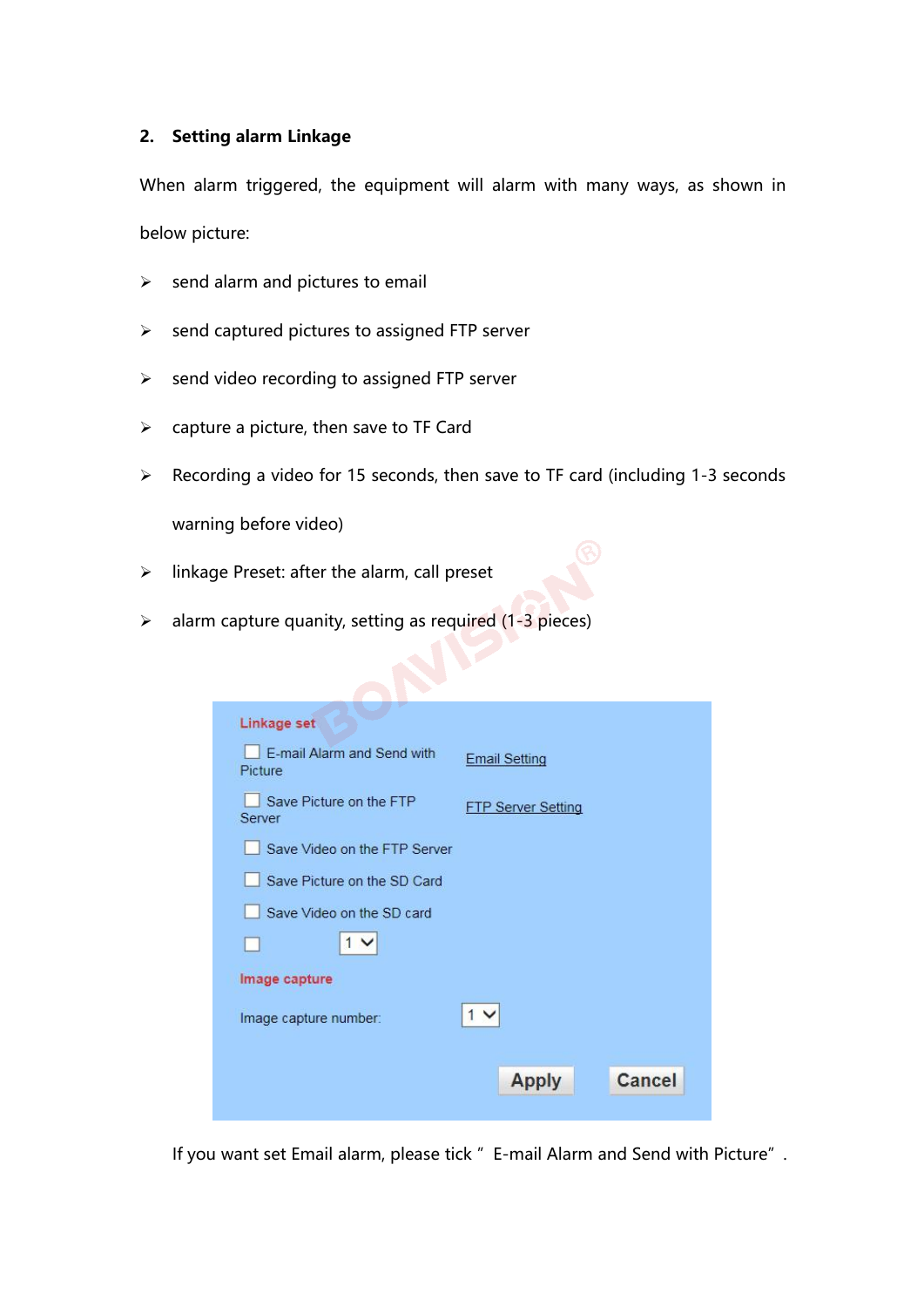and then click "Email setting"

| and then click "Email setting" |                                                                                         |
|--------------------------------|-----------------------------------------------------------------------------------------|
|                                |                                                                                         |
| 3. Setting Email               |                                                                                         |
| <b>Email Setting</b>           |                                                                                         |
| SMTP server name:              | smtp.gmail.com<br>Server Port 465                                                       |
| Safe link:                     | SSL<br>$\checkmark$                                                                     |
| Authentication:                | $\bullet$ On<br>$O$ off                                                                 |
| User name:                     | ipcam                                                                                   |
| Password:                      |                                                                                         |
| Send To:                       | recevier@gmail.com                                                                      |
| Sender:                        | sender@gmail.com                                                                        |
| Subject:                       | alarm                                                                                   |
| Message:                       | alarm message                                                                           |
|                                | (the max length is 127)                                                                 |
| Test Email settings:           | Test<br>Please set first, and then test.                                                |
|                                |                                                                                         |
|                                | <b>Apply</b><br><b>Cancel</b>                                                           |
|                                |                                                                                         |
|                                | The items in above picture is mandatory fields need to fill in. If the filled           |
|                                |                                                                                         |
|                                | content is not qulified, the setting will not be successful. After writing completed,   |
|                                | click Apply firstly, then testing, it will reminder testing successfully when finished. |
|                                |                                                                                         |

Test Email settings:<br>
Test Please set first, and then test.<br> **Cancel**<br>
The items in above picture is mandatory fields need to fill in. If the filled<br>
content is not qulified, the setting will not be successful. After writi **Note: 1. The server of sending email should support POP3** protocol. In order to fill in the filled ent is not quilified, the setting will not be successful. After writing completed, Apply firstly, then testing, it will reminder The items in above picture is mandatory fields need to fill in. If the filled<br>content is not qulified, the setting will not be successful. After writing completed,<br>click Apply firstly, then testing, it will reminder testin

Frequent is not quilified, the setting will not be successful. After writing completed,<br>click Apply firstly, then testing, it will reminder testing successfully when finished.<br>**Note:**<br>**1. The server of sending email should** click Apply firstly, then testing, it will reminder testing successfully whe<br> **Note:**<br> **1.** The server of sending email should support POP3 protocol.<br> **strengthen security and reduce spam, Many mail server closed this<br>
pre 2. The server of sending email should support POP3 protocol. In order to mythen security and reduce spam, Many mail server closed this protocol at sent. So users need to check if the server support POP3 before choose mail** 1. The server of sending email should supp<br>strengthen security and reduce spam, Many mai<br>present. So users need to check if the server sup<br>server, otherwise the mail can not send successf<br>2. For some mail server using SSL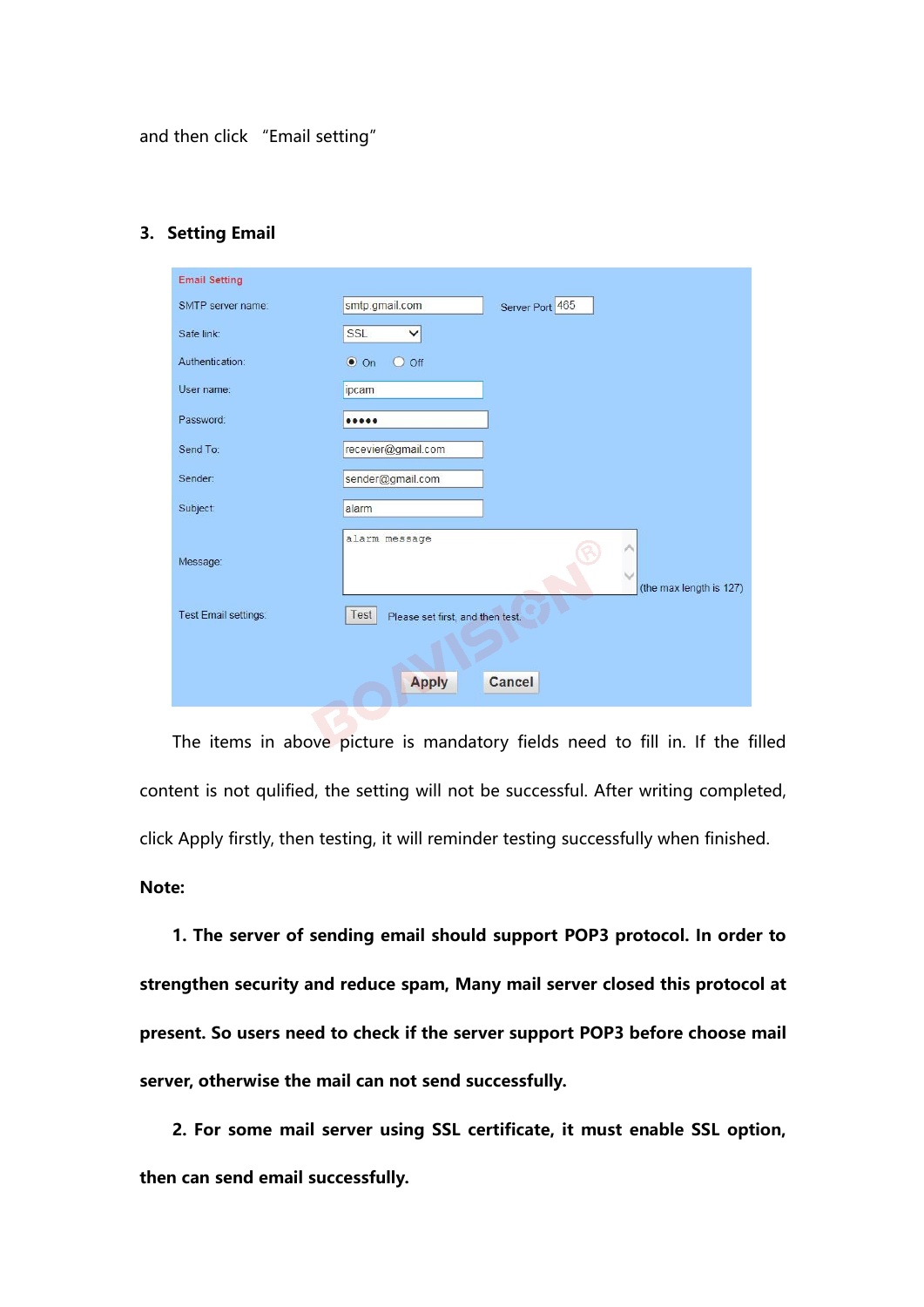**3. Some mailboxes require additional security settings, such as Gmail 3.** Some mailboxes require additional security settings, such as Gmail<br>messages, you need to log in to your google account, open to allow less secure<br>apps in "Sign-in & security" page. **3.** Some mailboxes require additional security se<br>messages, you need to log in to your google account, op<br>apps in "Sign-in & security" page.<br> $\leftarrow \rightarrow \text{C}$  Attps://myaccount.google.com/security?pmr=1



| <b>My Account</b>                                                                        | <b>Sign-in &amp; security</b>                                                          |                                                                                                                                                                                                                                                                                                                   |                              |
|------------------------------------------------------------------------------------------|----------------------------------------------------------------------------------------|-------------------------------------------------------------------------------------------------------------------------------------------------------------------------------------------------------------------------------------------------------------------------------------------------------------------|------------------------------|
| Welcome<br>Sign-in & security<br>Signing in to Google<br>Device activity & notifications | Password & sign-in method<br>your password, it is not enough to get into your account. | Your password protects your account. You can also add a second layer of<br>protection with 2-Step Verification, which sends a single-use code to your<br>phone for you to enter when you sign in. So even if somebody manages to steal<br>Note: To change these settings, you will need to confirm your password. |                              |
| Connected apps & sites<br>Personal info & privacy                                        | Password                                                                               | Last changed: July 23, 3:08 PM                                                                                                                                                                                                                                                                                    | $\geq$                       |
| Your personal info<br>Manage your Google activity                                        | 2-Step Verification                                                                    | On since: Just now                                                                                                                                                                                                                                                                                                | $\mathcal{P}$                |
| Ads Settings<br>Control your content                                                     | App passwords                                                                          | 1 password                                                                                                                                                                                                                                                                                                        | $\left\langle \right\rangle$ |
| help                                                                                     |                                                                                        | How to set up "app password" you can click on the "Learn more" to get                                                                                                                                                                                                                                             |                              |